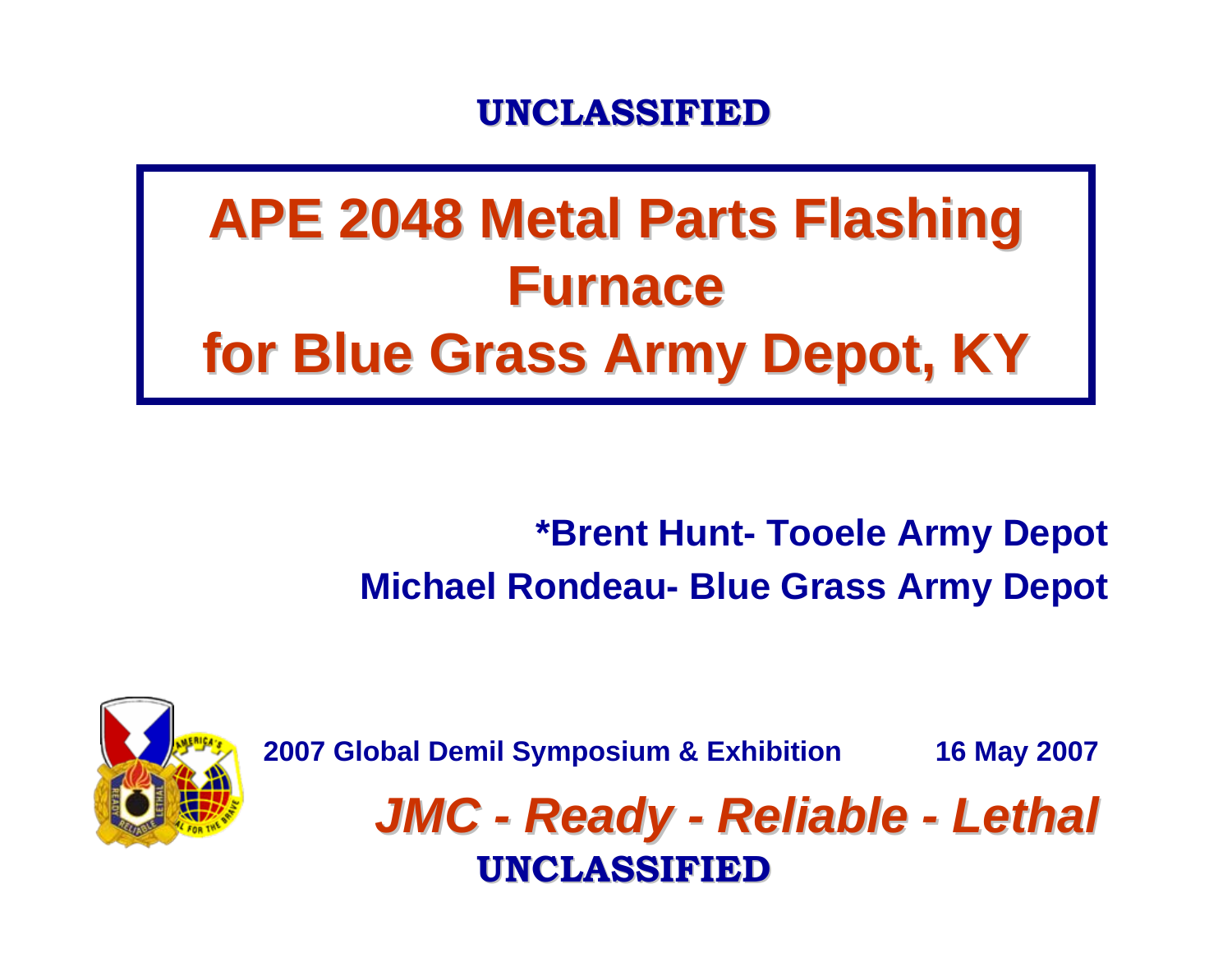





<sup>9</sup>**Background** <sup>9</sup>**Blue Grass AD Requirements** 9**Installation√Testing** 9**Production**<sup>9</sup>**Project Schedule** 9**Questions**

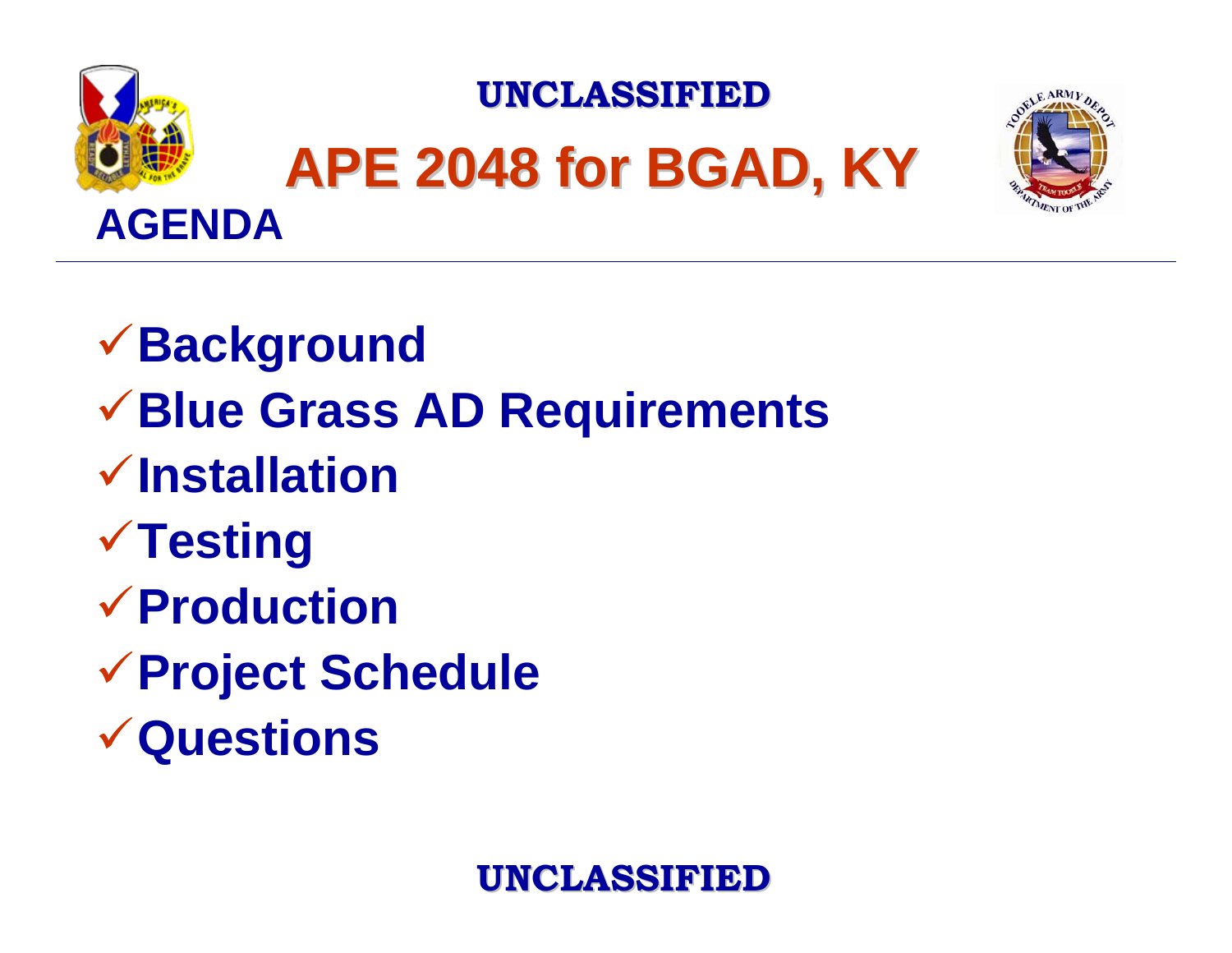

# **APE 2048 for BGAD, KY APE 2048 for BGAD, KY BACKGROUND**



- **BGAD Contaminated Waste Processor (CWP)**
- 9 **CWP (now Flashing Furnace System- FFS) Installed in early 1980s by TEAD-AEO**
- 9 **Flash explosive residue from metal parts generated at Washout Plant**
- 9 **Air pollution control:**
	- ¾**Unfired afterburner**
	- ¾**Gas cooler**
	- ¾**Cyclone**
	- **UNCLASSIFIED UNCLASSIFIED**¾**Nomex baghouse**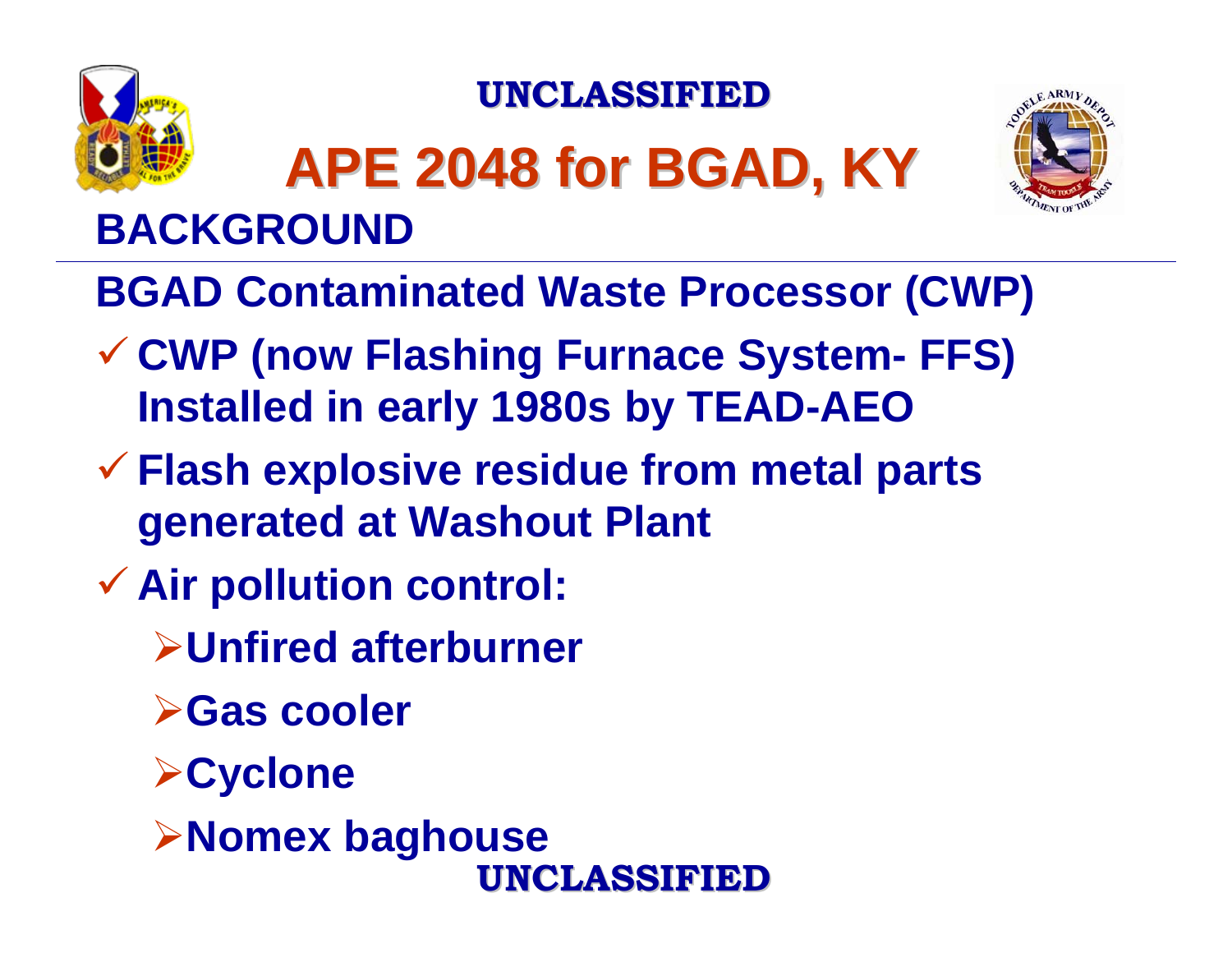

## **APE 2048 for BGAD, KY APE 2048 for BGAD, KY BACKGROUND**



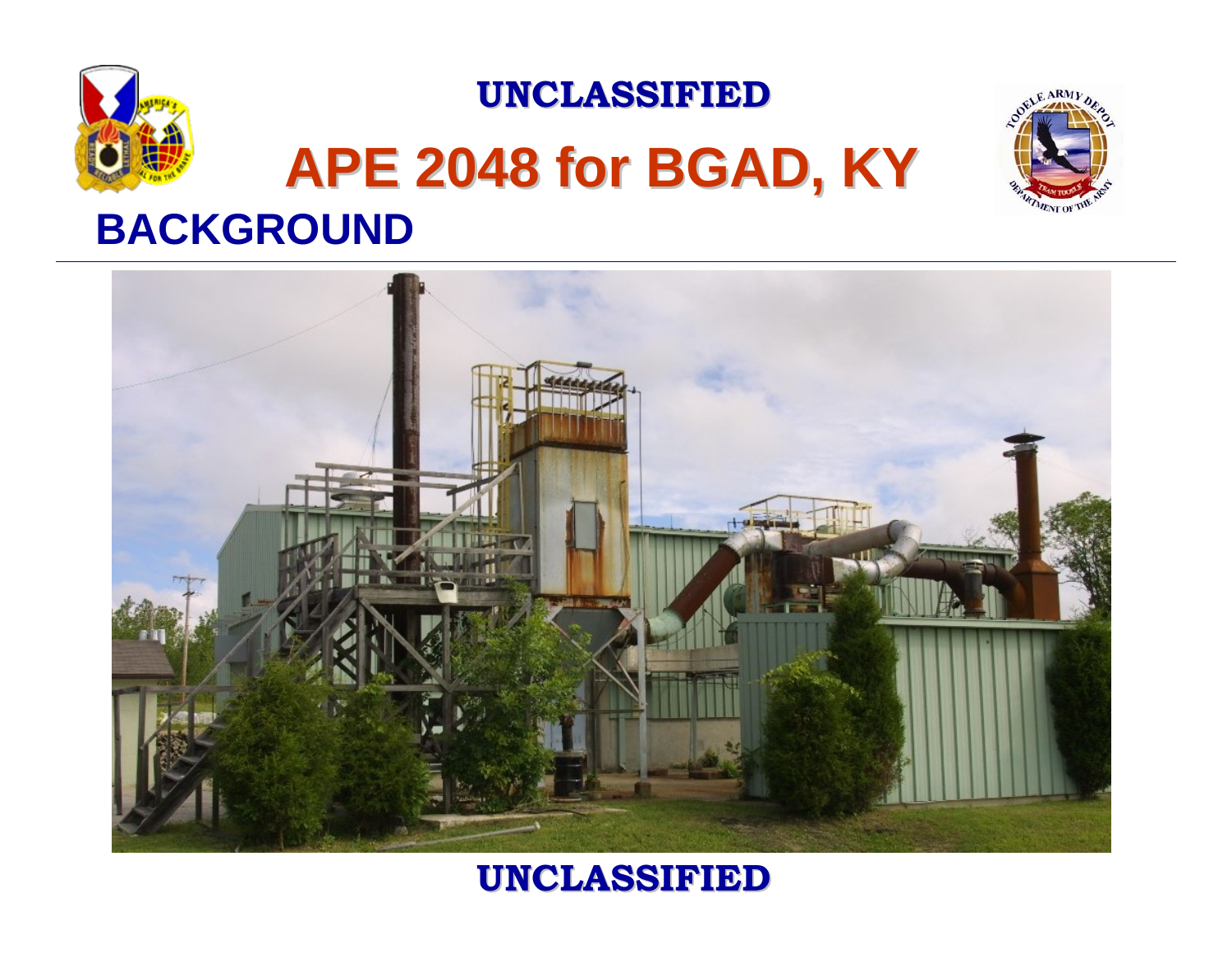

# **APE 2048 for BGAD, KY APE 2048 for BGAD, KY BACKGROUND**



- **APE 2048 Characteristics**
- 9 **Metal Parts Furnace**
- 9 **Production: 8000 pounds metal per hour**
- 9 **2 million BTUs/hour heat input**
- 9 **Initially configured as propane pilot with main fuel oil heating**
- 9 **Currently installed at Tooele Army Depot, to be installed at Demilitarization Facility, ROK**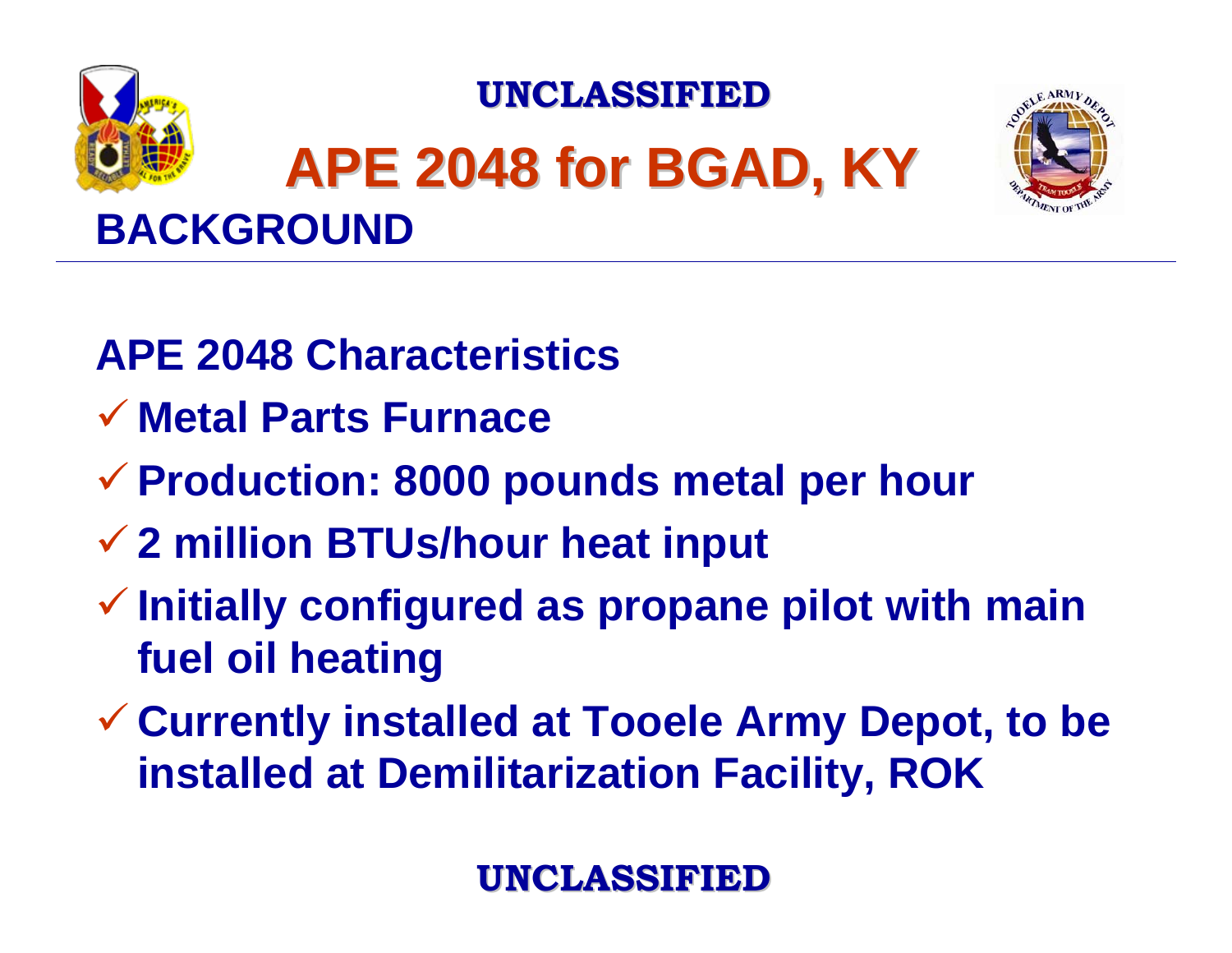



**APE 2048 for BGAD, KY APE 2048 for BGAD, KY BGAD REQUIREMENTS (01 FEB 07 meeting)**

- **√ Only one Flashing Furnace to meet Washout production**
	- ¾**APE 2048 primary flashing furnace**
	- ¾**Carbottom secondary flashing furnace**
- <sup>9</sup>**Air Pollution Control Equipment (APE 1236M1)**
	- ¾**Nomex Baghouse**
	- ¾**Cyclone**
	- ¾**Gas Coolers**
	- ¾**Add fired afterburner**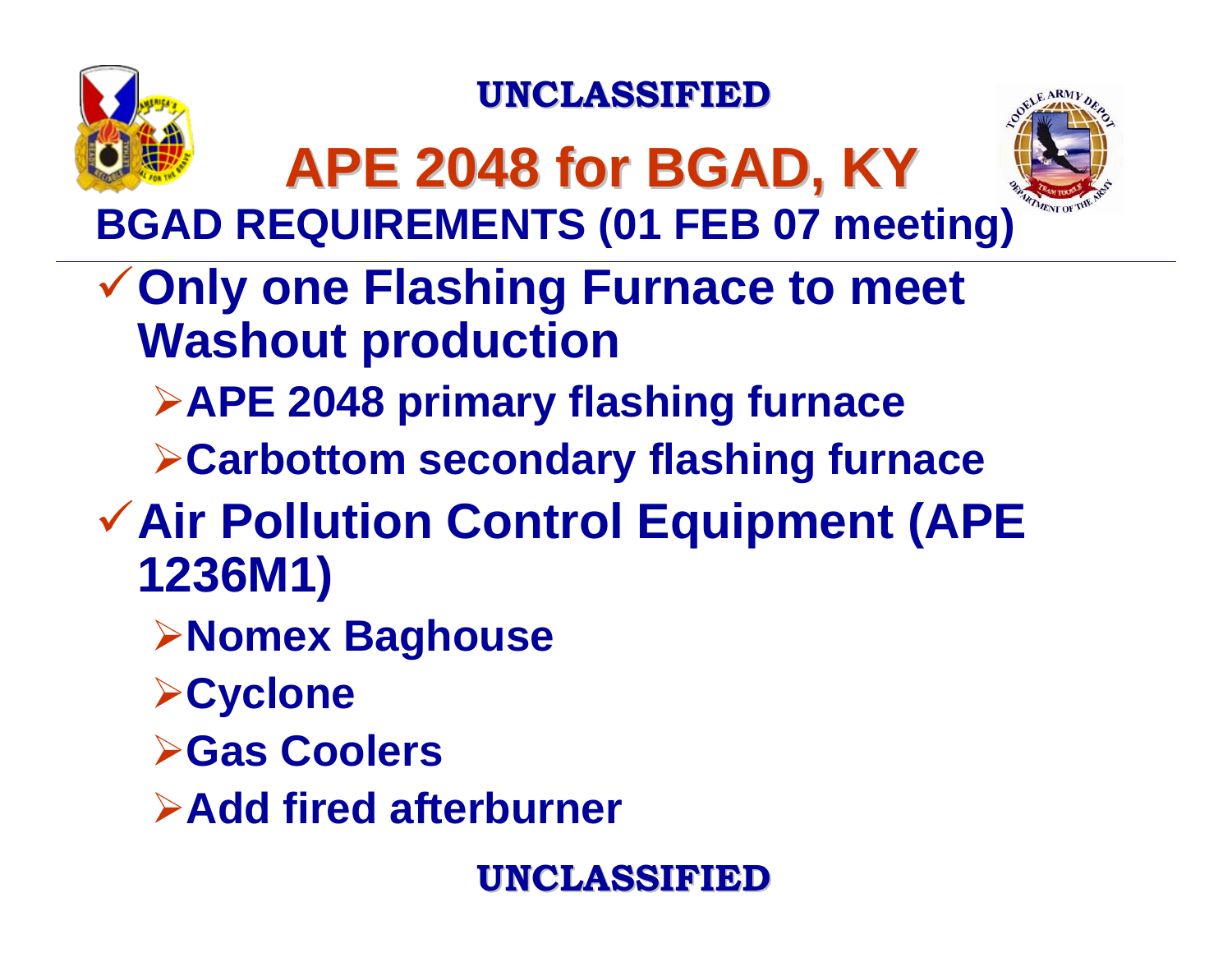

## **APE 2048 for BGAD, KY APE 2048 for BGAD, KY BGAD REQUIREMENTS FOR JMC APE**



### 9**FEB 2006**

- ¾**Evaluated APE 2048 upgrade requirements**
- ¾**Prepare Title V Mod. Permit Application to the Kentucky Div of Air Quality (KY DAQ)**
- ¾**Remove old Pollution Control Equipment**
- ¾**Add APE 2048 Flashing Furnace and Conveying System**
- ¾**Add new Air Pollution Control Equipment (APCE)**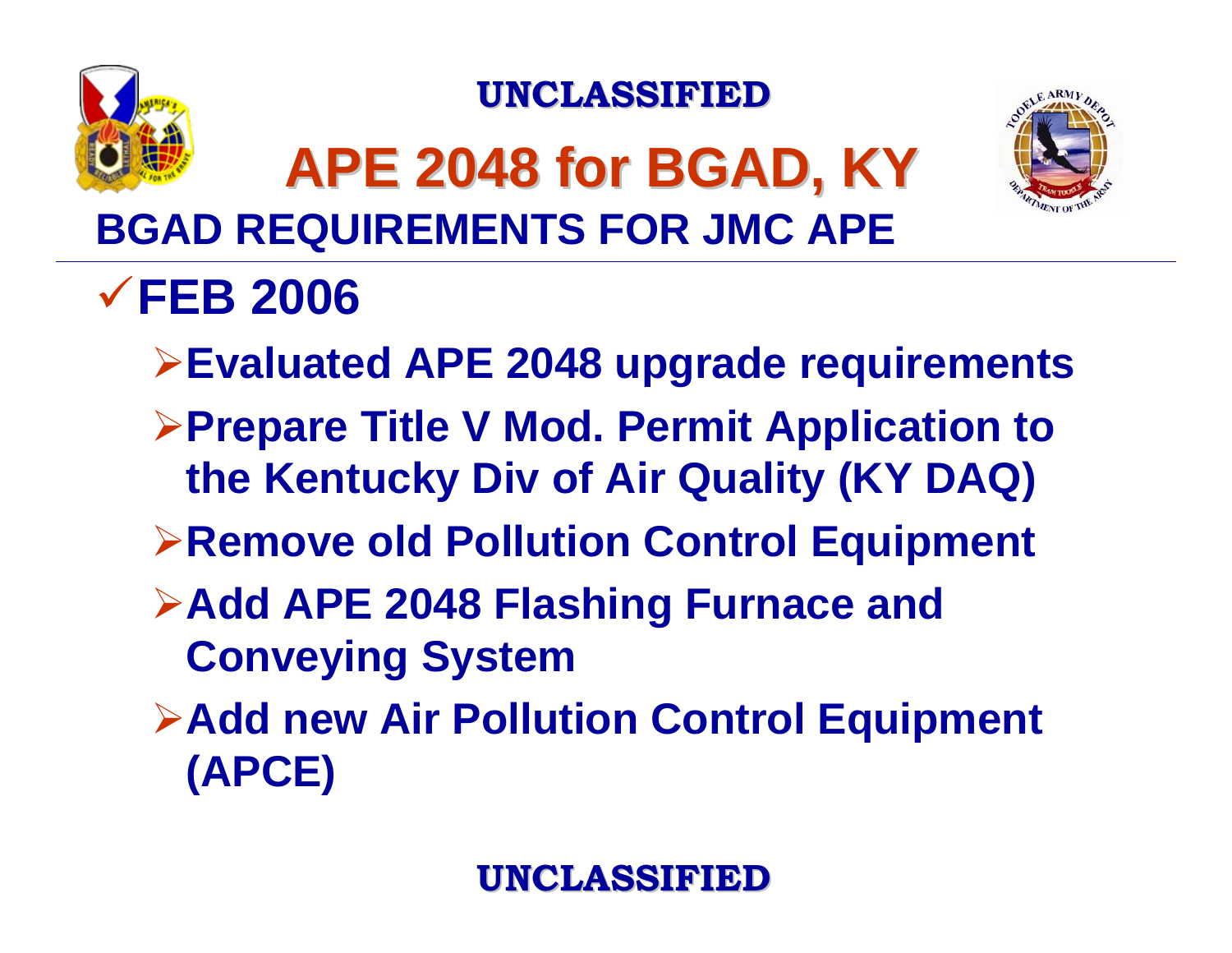

# **APE 2048 for BGAD, KY APE 2048 for BGAD, KY BGAD REQUIREMENTS**



# 9**JUN 2006**

¾**Requirement to convert Flashing Furnace, Carbottom and Afterburner from fuel oil to natural gas**

### 9**JUL-SEP 2006**

¾**Received Title V Mod. (revision 1) permit**

¾**KY DAQ approved the FFS upgrades and notice to proceed with the construction** 

- z **Remove old equip from APE 1236, CWP sites**
- z **Install APE 2048, new APCE**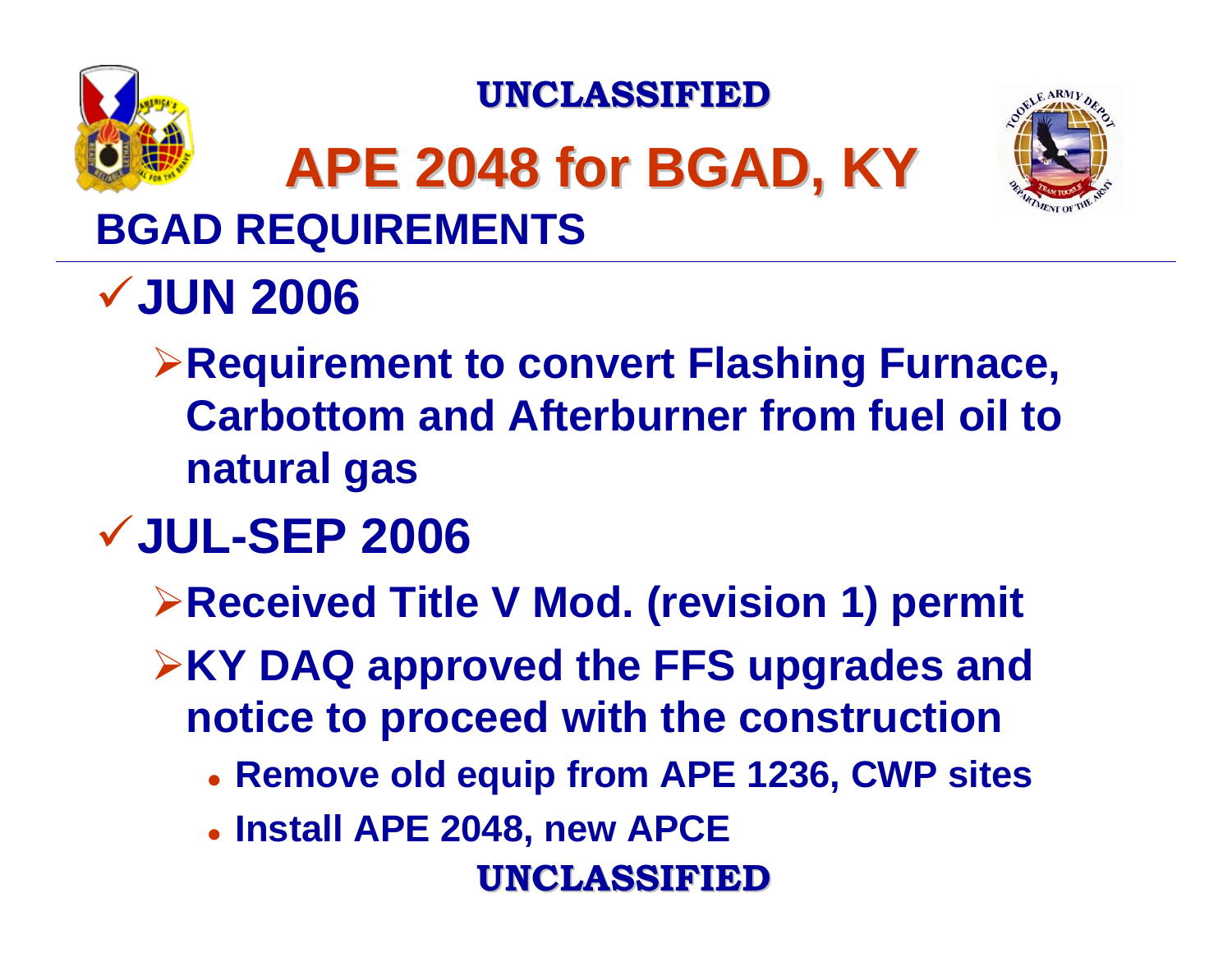

## **APE 2048 for BGAD, KY APE 2048 for BGAD, KY INSTALLATION (BGAD)**



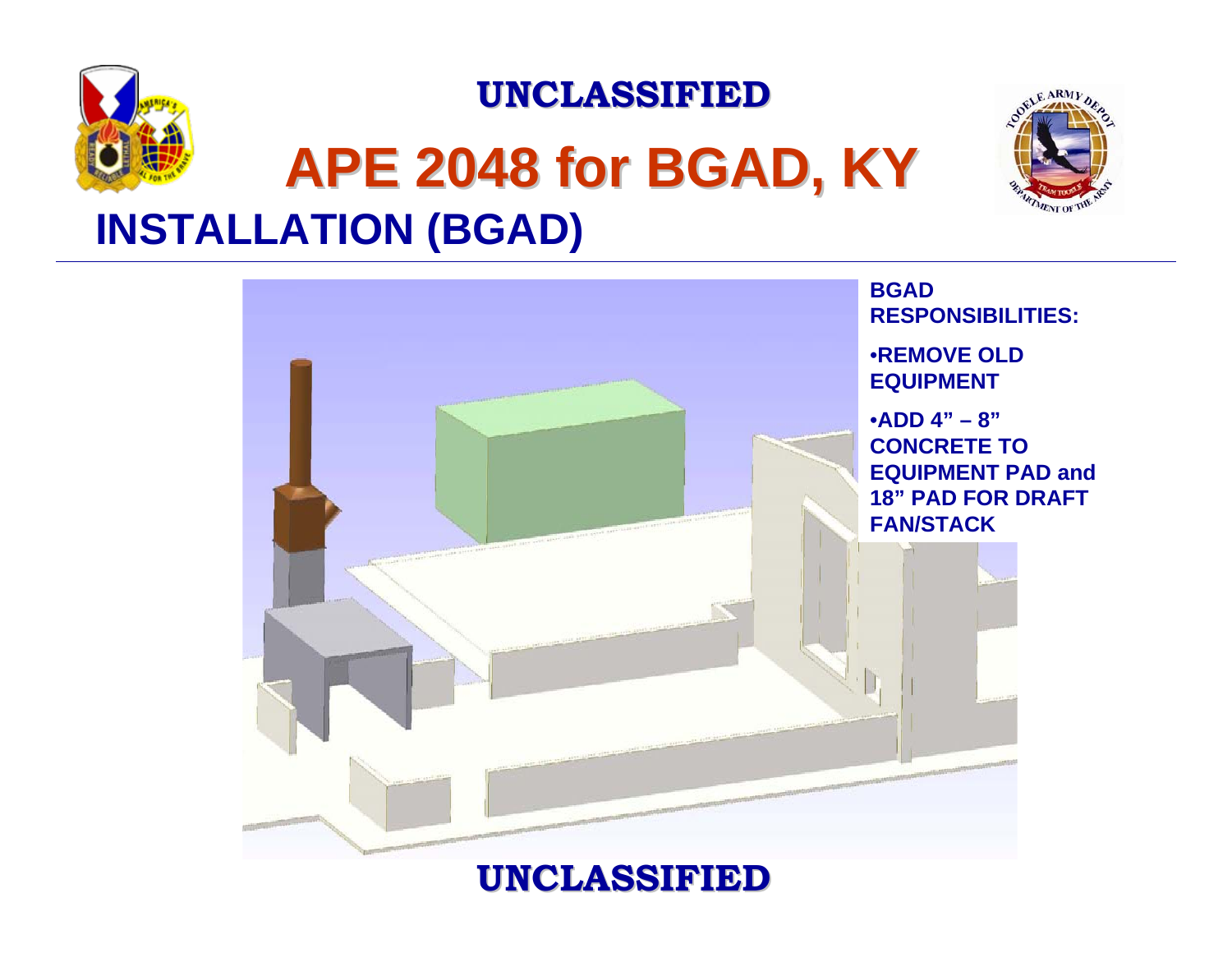



## **APE 2048 for BGAD, KY APE 2048 for BGAD, KY INSTALLATION (TEAD-AED)**

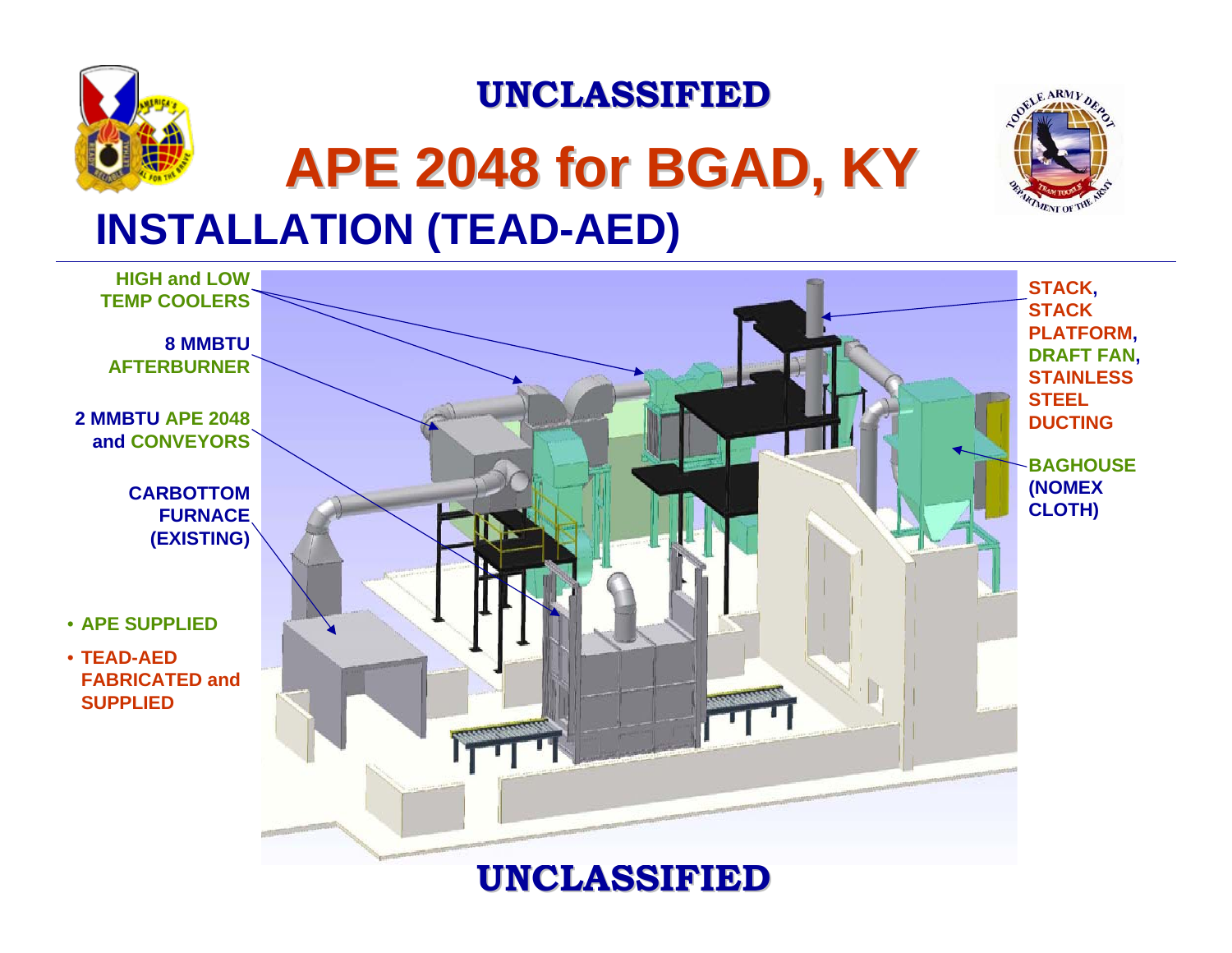

## **APE 2048 for BGAD, KY APE 2048 for BGAD, KY INSTALLATION**



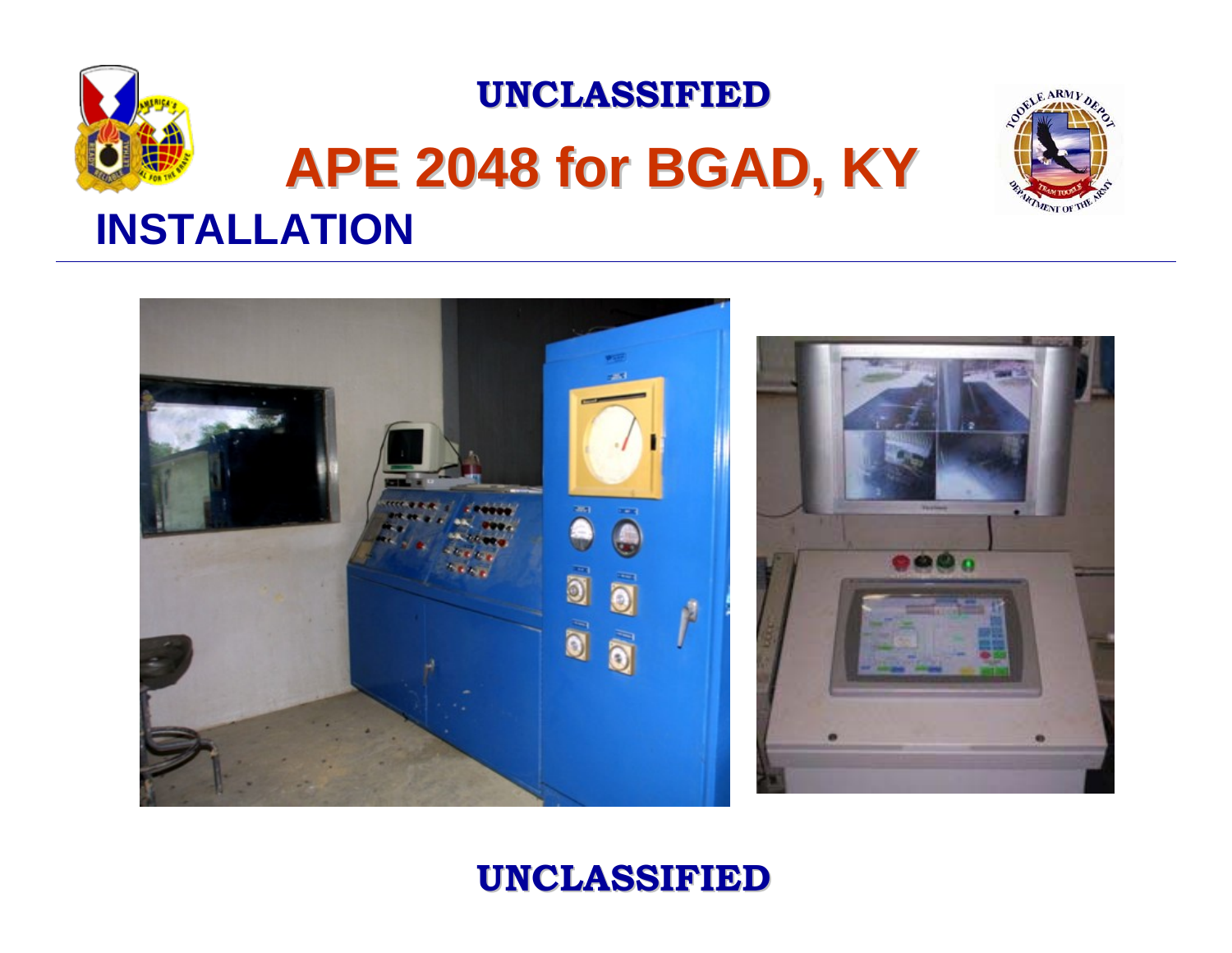



# **APE 2048 for BGAD, KY APE 2048 for BGAD, KY TESTING REQUIREMENTS**

- <sup>9</sup>**Flashing Furnace System = EU010**
- <sup>9</sup>**Kentucky Department for Environmental Protection requires particulate matter (PM10) and 20% opacity compliance**
- **√Stack testing pursuant to air permitting and Kentucky Administrative Regulations Title 401 KAR 59:005, 59:010, 59:020 and 50:045**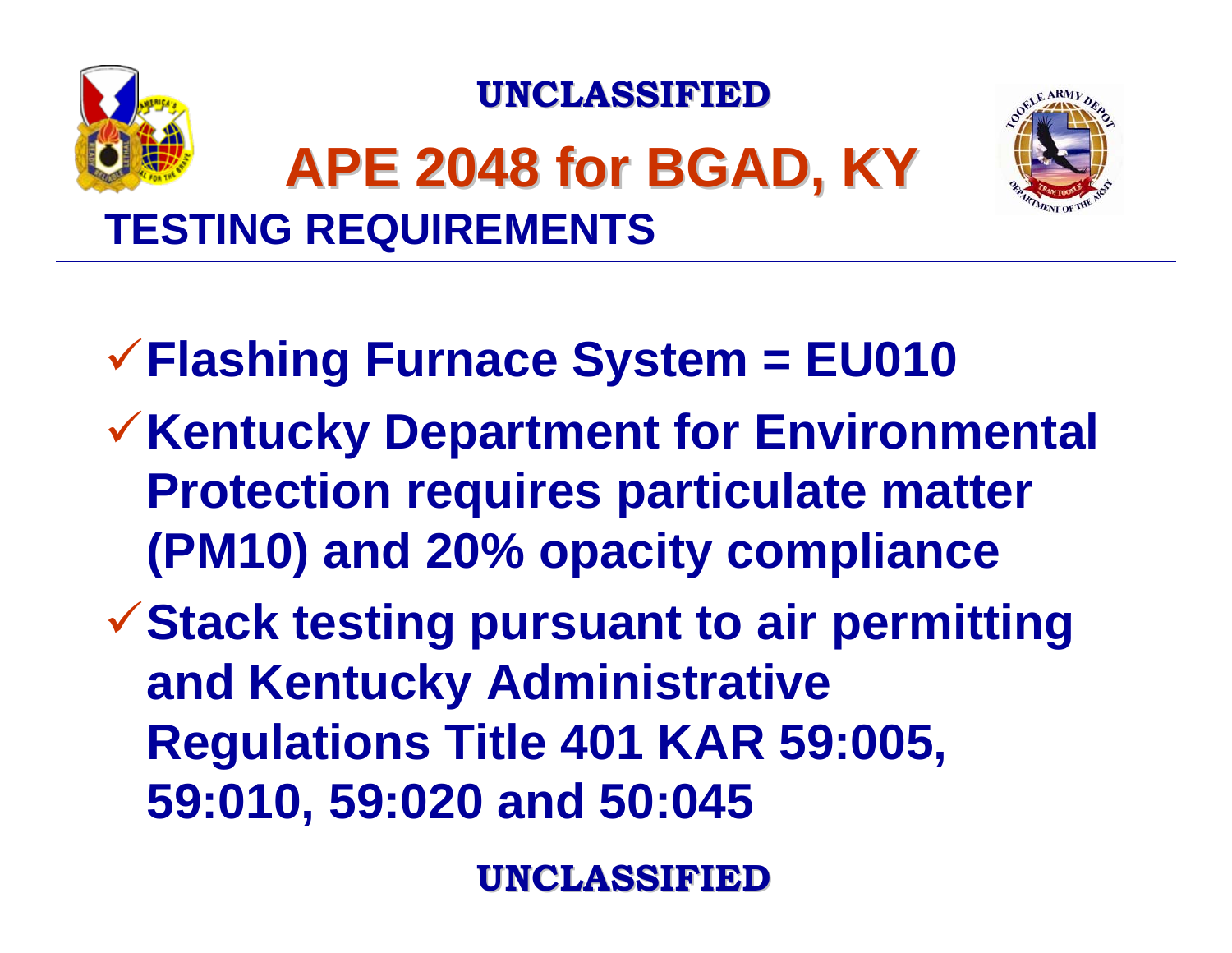

## **APE 2048 for BGAD, KY APE 2048 for BGAD, KY TESTING RESULTS**



9**Allowable PM: 2.34 lb/hr** <sup>9</sup>**Measured PM (natural gas, cyclone, baghouse): 0.006 lb/hr** <sup>9</sup>**TEAD (fuel oil, no cyclone, no baghouse) concentration 5X more**

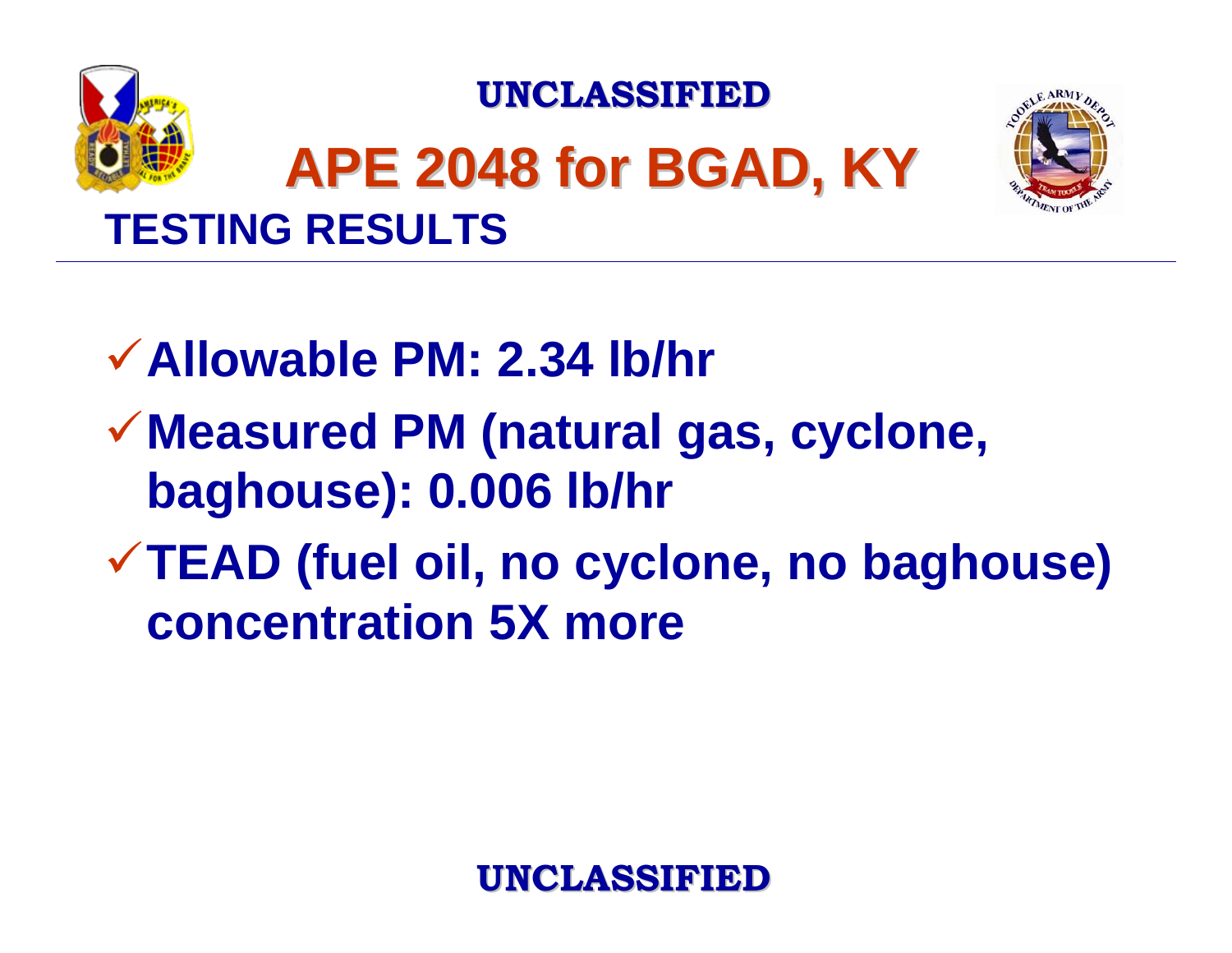

# **APE 2048 for BGAD, KY APE 2048 for BGAD, KY PRODUCTION**



9 **8 inch** 9 **105mm**9 **Mines**

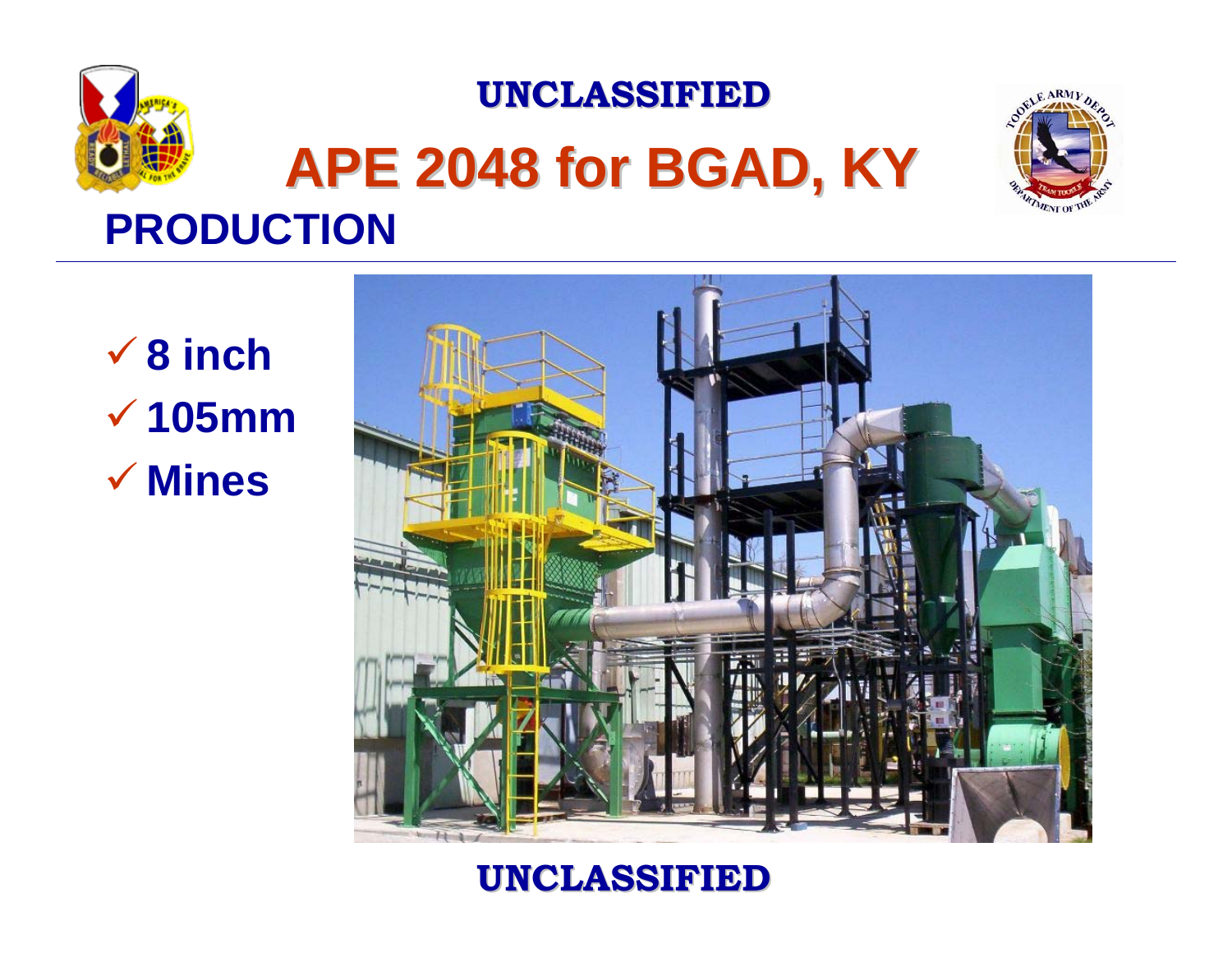

## **APE 2048 for BGAD, KY APE 2048 for BGAD, KY PROJECT SCHEDULE**